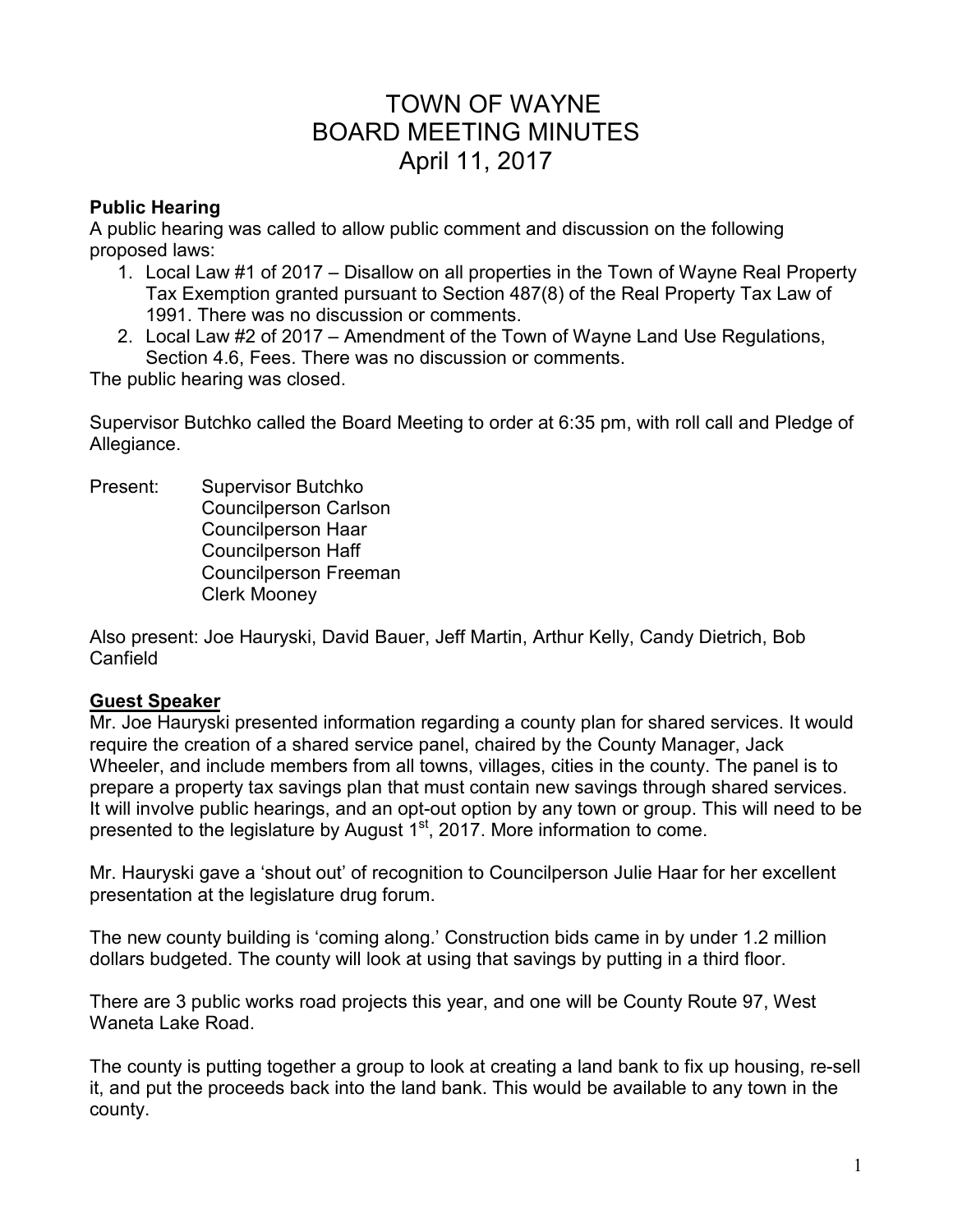A question regarding the Phillips and Kraft facilities arose. Mr. Hauryski explained the Phillips plant should have been on the market by now, but that Phillips is dragging their feet in terms of clean up. It is uncertain what the future is for the Kraft plant. There are some serious negotiations from interested parties, which is encouraging, but no specific news yet.

There was a question regarding a high speed internet fiber optic system. Per Mr. Hauryski, it probably won't happen. A plan is in the works, but probably won't benefit the Town of Wayne community.

#### **Approval of Minutes**

Minutes from the Town Board meeting of February 14, 2017, were reviewed. Motion to approve all meetings minutes was made by Councilperson Haar, seconded by Councilperson Freeman, all in favor.

#### **Supervisors Report**

Supervisor's report for Town Board meetings of February 14, 2017, and March 14, 2017 were presented and reviewed. Motion to approve both supervisors report was made by Councilperson Haar, seconded by Councilperson Freeman, and all in favor.

There will be a permissive referendum announcement to use up to \$7,500 from the Water Reserve into the evaluation and improvement of the water system. There may be a small leak in the pump line, and the well may need to be cleaned out. There is also the possibility that the pump itself will need to be replaced. Superintendent Bauer will look into having someone come and evaluate the well and pump system.

There will be a second permissive referendum to use up to \$10,000 from the Building Reserve for continued cemetery improvements, and to expand the playground.

A motion to accept and announce both permissive referendums was made by Councilperson Carlson, seconded by Councilperson Freeman, and all in favor.

# **Clerks Report**

The clerk's reports for Town Board meetings of February 14, 2017, and March 14, 2017 were presented and reviewed. No discussion.

Vouchers of Abstract 4 of were submitted and discussed. The payee of Voucher # 92 was incorrect, and will be re-written from 'Verizon' to 'Time Warner Cable.' Motion to approve vouchers as corrected was made by Councilperson Haar, seconded by Councilperson Freeman, and all in favor.

Abstract 4 Vouchers were broken down by:

- General Account
	- o Vouchers 76 101
	- o Total \$20,035.75
- Highway Account
	- o Vouchers 30 43
	- o Total \$14,371.40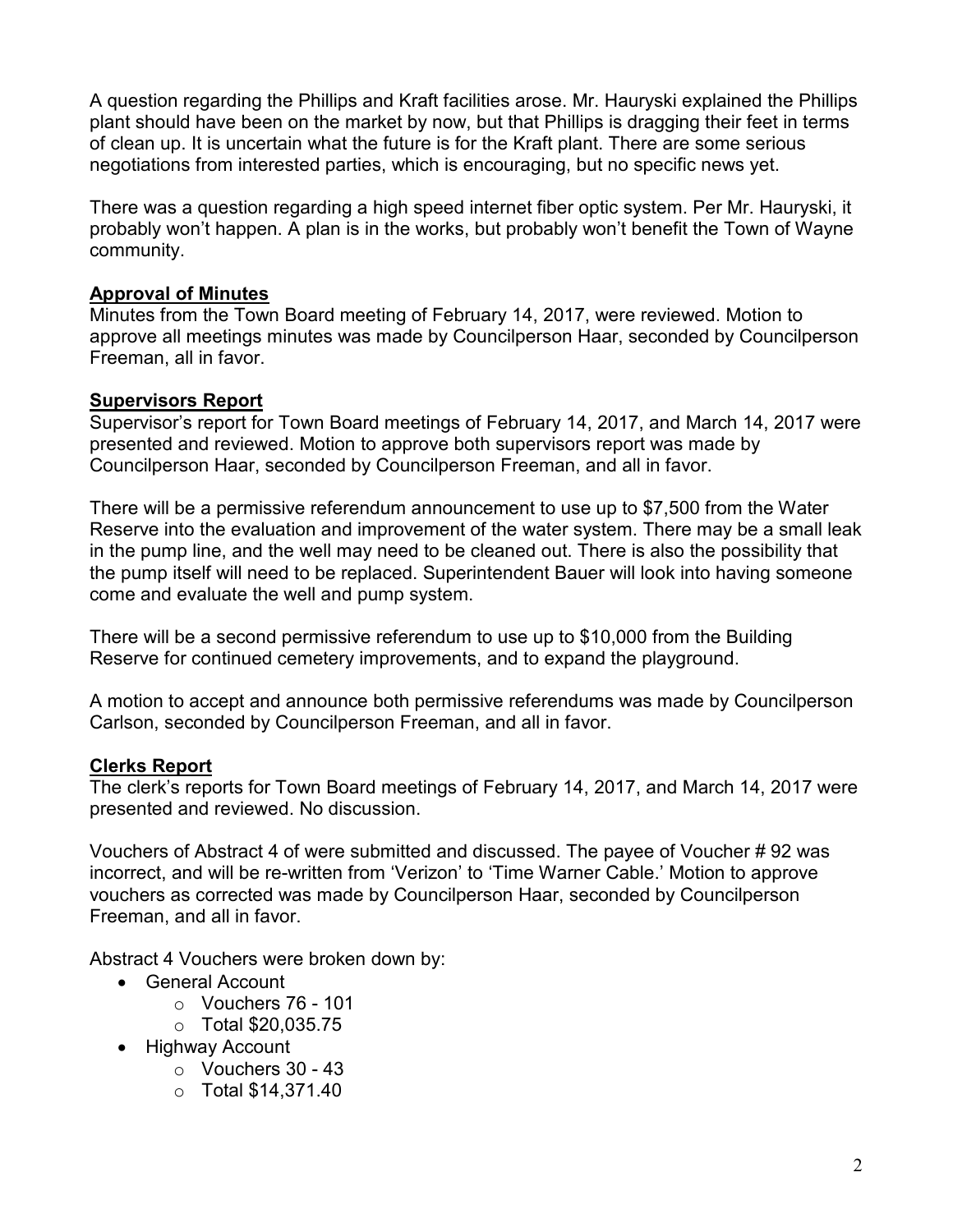- TA Account
	- o Vouchers 13 16
	- $\circ$  Total \$6.656.90
- SL Account
	- o Voucher 4
	- $\circ$  Total \$210.49

The board was updated on the progress of the 2017 property tax collection.

There was discussion regarding continuing with tax collection at the Town Hall as in previous years, or switching to Five Star Bank collecting taxes. It would cost the town approximately \$400 to do taxes through the bank. Clerk Mooney spent approximately \$450 to have a local resident assist her with taxes. No specific decision at this time.

# **Justice Report**

Justices reports were reviewed. No discussion.

#### **Assessor**

Proposed Local Law #1 regarding taxation of commercial solar sites and bill was discussed. A motion to accept Local Law #1 of 2017 (Disallow on all properties in the Town of Wayne Real Property Tax Exemption granted pursuant to Section 487(8) of the Real Property Tax Law of 1991) was made by Councilperson Haar, seconded by Councilperson Carlson, and roll call vote was taken. All in favor.

| <b>Supervisor Butchko</b>    | yes        |
|------------------------------|------------|
| <b>Councilperson Carlson</b> | yes        |
| <b>Councilperson Haar</b>    | <b>ves</b> |
| <b>Councilperson Haff</b>    | yes        |
| <b>Councilperson Freeman</b> | yes        |

Because of changes to the Board of Review, Mr. William Mahr agreed to serve as a third member. He will take the required class later this month. A motion to appoint Mr. Mahr to the BAR was made by Councilperson Haar, seconded by Councilperson Freeman, and all in favor.

# **Highway Superintendent Report**

The highway journal was presented and discussed.

The Sylvan Beach area drainage and pipes are being re-done. Soil and Water has done all the engineering and the Sylvan Beach residents have purchased the pipe. Soil and Water will do all the work.

The new Western Star is in the phase of adding attachments.

It was requested that when the department is going to use the road broom, that it be done on a calmer day. Quite a bit of dust was raised when last used.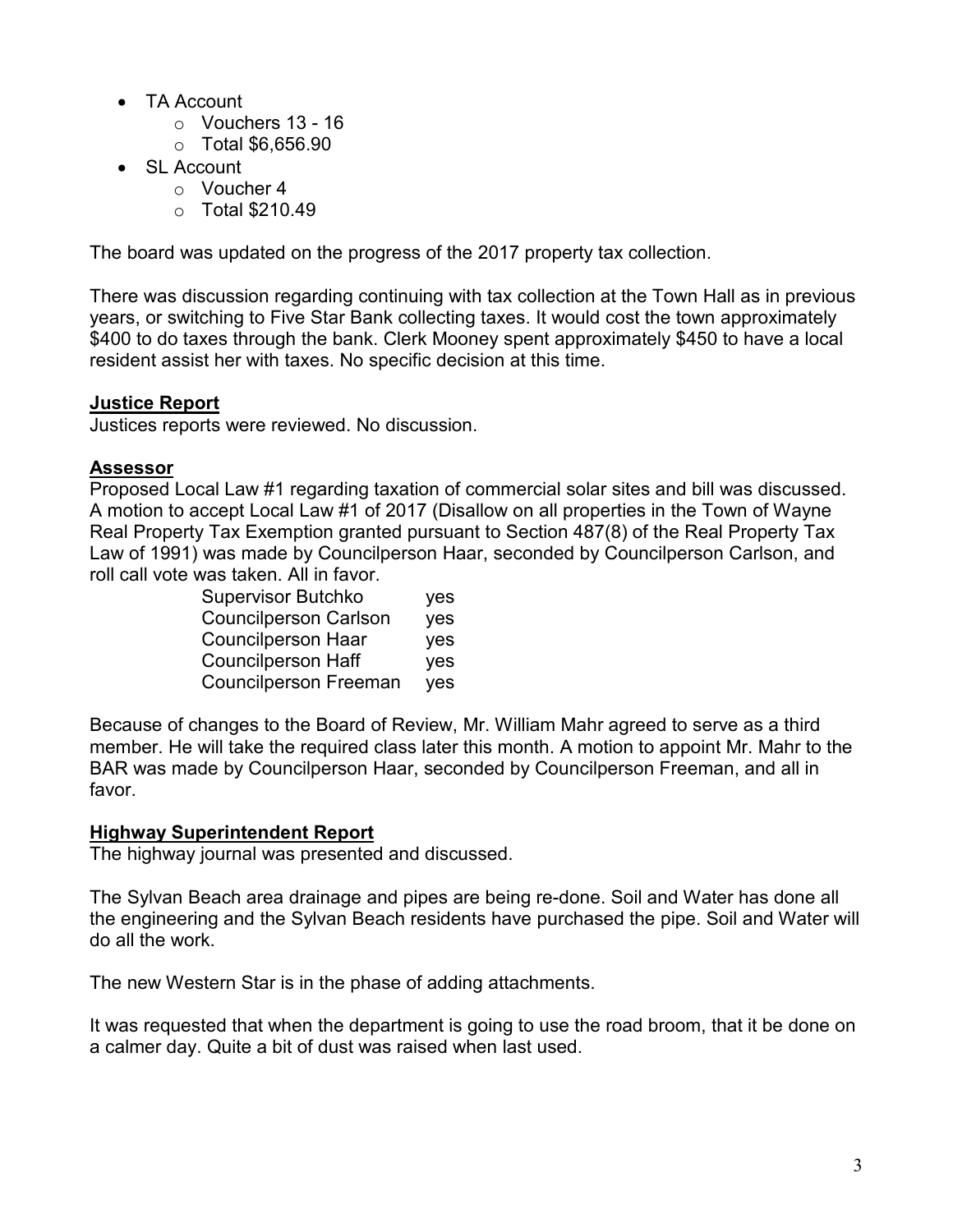The History group would like to put the new East Lake Road interpretive sign in a more visible place, such as SR 54 and East Lake Road. Superintendent Bauer to look at and evaluate the new site for practicality.

#### **Code & Zoning Officer**

Review of monthly reports were presented. No discussion.

Proposed Local Law #2 of 2017 is an Amendment of the Town of Wayne Lane Use Regulations, Section 4.6, Fees was discussed. A motion was made to accept this local law was made by Councilperson Haar, seconded by Councilperson Carlson, and roll call vote was taken. All in favor.

| <b>Supervisor Butchko</b>    | yes |
|------------------------------|-----|
| <b>Councilperson Carlson</b> | yes |
| <b>Councilperson Haar</b>    | yes |
| <b>Councilperson Haff</b>    | yes |
| <b>Councilperson Freeman</b> | yes |

There will be a commercial solar meeting here at the Town Hall, on Tuesday, April 18 $^{\rm th}$ .

Because the town planning board has dropped from 7 members to 5 members, and the town zoning board has dropped from 5 members to 3 members, there has been a need for alternates for both boards. A motion was made to adopt up to 2 alternate members for each board. Motion was made by Councilperson Haar, seconded by Councilperson Carlson, and all in favor.

In addition, a motion to appoint Mr. Jeff Martin as an alternate to the town planning board, and Mr. Greg Blessing as an alternate to the town zoning board was made by Councilperson Carlson, seconded by Councilperson Freeman, and all in favor.

# **Watershed**

Report was presented and no discussion.

Watershed secretary Kurtz sent out the 2017 inspection renewal notices today.

#### **Dog Control Officer**

Dog License Report reviewed. No discussion.

#### **History Group**

Report Reviewed. No discussion.

#### **Other Business**

There will be 5 positions up for re-election this fall, supervisor, highway superintendent, town clerk, and 2 councilmembers. Mr. Carlson made the suggestion that an advertisement for these positions should go into the local paper to begin the search for potential interested candidates. Ms. Mooney to put an ad in The Shopper.

LULA training will be held Thursday, April  $27<sup>th</sup>$  at Yates County Auditorium.